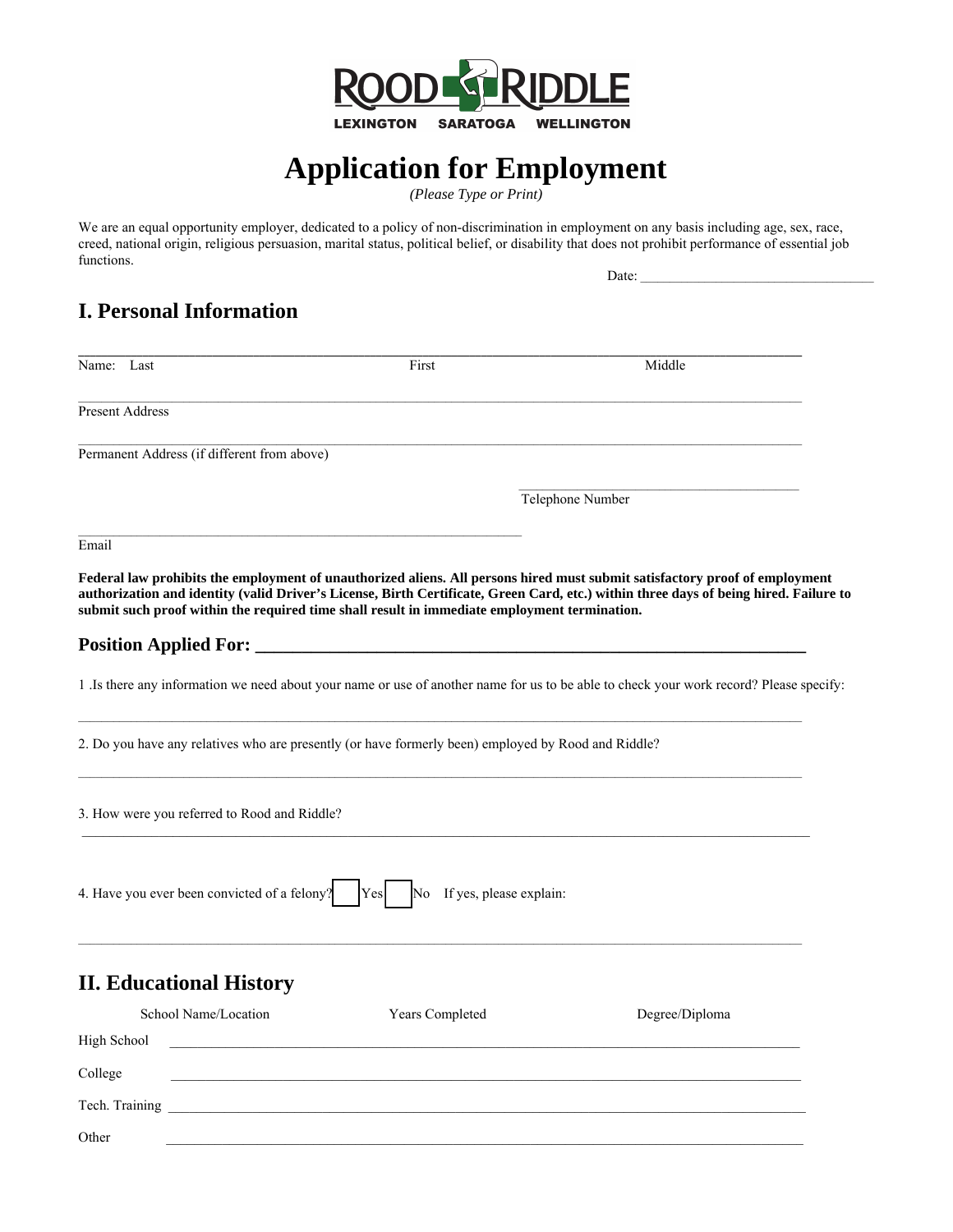#### **III. Employment Record** *Please include all employment for the last five years.*

| 1.<br>Company Name (Current or Most Recent Employer) | Position Held           |                 |
|------------------------------------------------------|-------------------------|-----------------|
|                                                      |                         |                 |
| Address                                              | Dates Employed:<br>From | $\overline{To}$ |
| Manager/Supervisor                                   | Telephone               | Wage/Salary     |
| Reason for Leaving                                   |                         |                 |
| May We Contact For Reference? TYes TNo               |                         |                 |
| 2.                                                   |                         |                 |
| Company Name                                         | Position Held           |                 |
| Address                                              | Dates Employed:<br>From | To              |
| Manager/Supervisor                                   | Telephone               | Wage/Salary     |
| Reason for Leaving                                   |                         |                 |
| May We Contact For Reference? $\Box$ Yes $\Box$ No   |                         |                 |
| 3.                                                   |                         |                 |
| Company Name                                         | Position Held           |                 |
|                                                      | Dates Employed:         |                 |
| Address                                              | From                    | To              |
| Manager/Supervisor                                   | Telephone               | Wage/Salary     |
| Reason for Leaving                                   |                         |                 |
| May We Contact For Reference? TYes                   |                         |                 |

*NOTE: Use a separate sheet to list additional employers, if necessary. We will contact all of the employers listed on this application unless you specifically exclude them below. Please list any employers you do not want us to contact and your reason for the exclusion:*

My signature below denotes:

 I do not have a signed non-compete or equivalent agreement with any current or former employer that would prohibit me from accepting a position with Rood and Riddle Equine Hospital.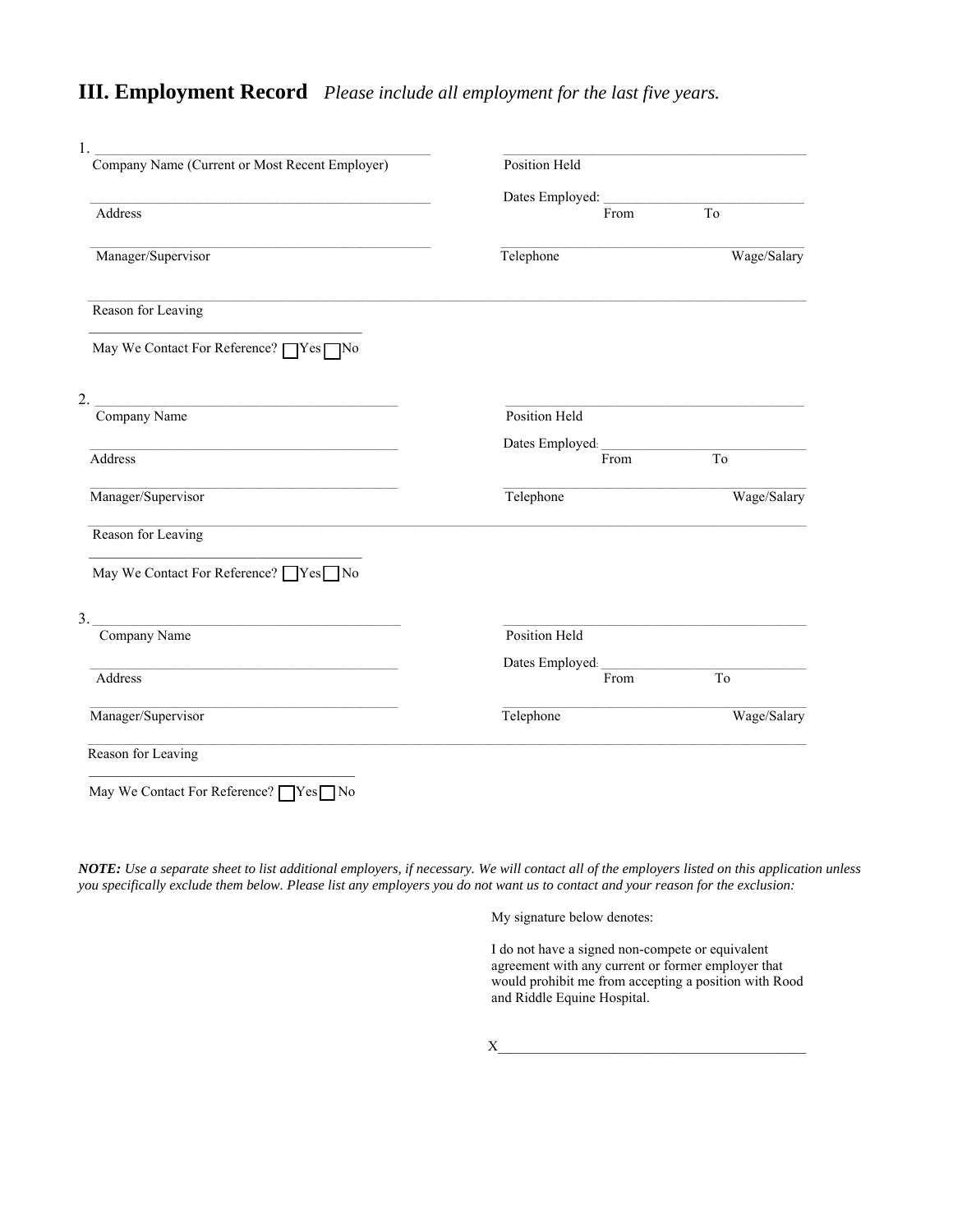#### **IV. Professional References** (No Relatives or Friends Please).

| 1. |                                                                                                    |     |                  |
|----|----------------------------------------------------------------------------------------------------|-----|------------------|
|    | Name                                                                                               |     | Years Known      |
|    |                                                                                                    |     |                  |
|    |                                                                                                    |     | Telephone Number |
|    | Address                                                                                            |     |                  |
|    |                                                                                                    |     |                  |
|    | Relationship                                                                                       |     |                  |
|    |                                                                                                    |     |                  |
| 2. |                                                                                                    |     |                  |
|    | Name                                                                                               |     | Years Known      |
|    |                                                                                                    |     |                  |
|    |                                                                                                    |     |                  |
|    | Address                                                                                            |     | Telephone Number |
|    |                                                                                                    |     |                  |
|    | Relationship                                                                                       |     |                  |
|    |                                                                                                    |     |                  |
| 3. |                                                                                                    |     |                  |
|    | Name                                                                                               |     | Years Known      |
|    |                                                                                                    |     |                  |
|    |                                                                                                    |     |                  |
|    | Address                                                                                            |     | Telephone Number |
|    |                                                                                                    |     |                  |
|    | Relationship                                                                                       |     |                  |
|    |                                                                                                    |     |                  |
|    | <b>V. Work Availability</b>                                                                        |     |                  |
|    | 1. If your application receives favorable consideration, when will you be available to begin work? |     |                  |
|    |                                                                                                    |     |                  |
|    |                                                                                                    |     |                  |
|    | 2. Do you have any objection to working overtime?                                                  | Yes | No               |
|    | 3. Can you work overtime without prior notice?                                                     | Yes | No               |
|    | 4. Are you willing to work on second shift?                                                        | Yes | No               |

5. Are you willing to work on third shift?  $\Box$  Yes No  $\Box$ 

| 6. Can you work on Saturday? |  |
|------------------------------|--|
|------------------------------|--|

|  | 7. Can you work on Sunday? |  | $\Box$ Yes | No |
|--|----------------------------|--|------------|----|
|--|----------------------------|--|------------|----|

8. Can you lift up to 50 pounds?  $\Box$  Yes No  $\Box$ 

## **VI. Salary / Hourly Rate Requirements**

If your application receives favorable consideration, what salary/hourly rate would you require?

 $\sqrt[3]{}$   $\qquad \qquad$  per \_

*I understand that any offer of employment is contingent upon my ability to produce documentation in a timely manner that will satisfy the requirements of the Immigration Reform & Control Act of 1986. I also understand that employment with Rood and Riddle Equine Hospital is terminable-at-will.* 

 $\Box$  Yes No

*I certify that all of the above information is accurate, and I authorize Rood and Riddle to make a thorough investigation of my employment and educational background.*